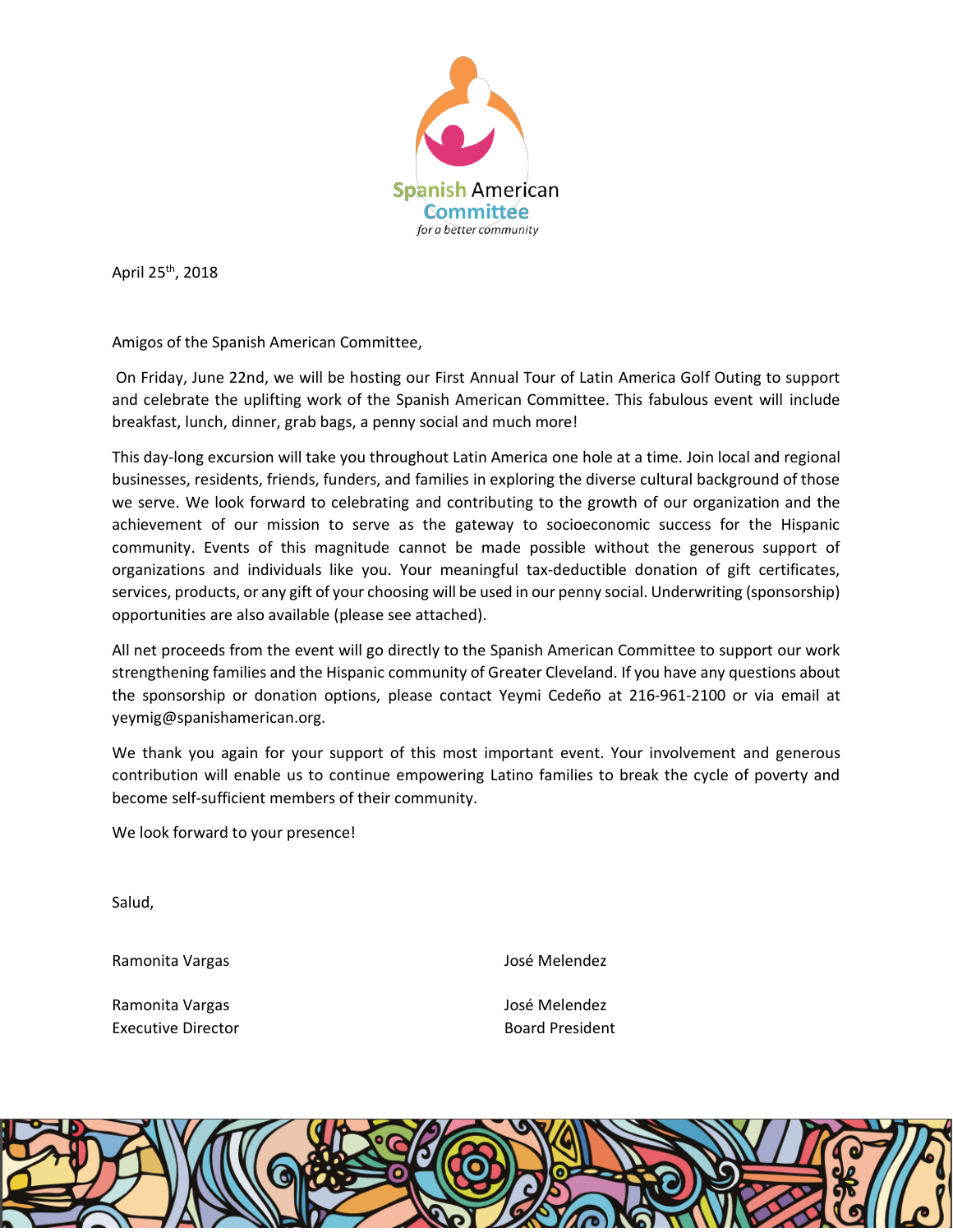

# 2018 A Tour Of Latino America

A Fundraiser For The Spanish American Committee

# Event Details

#### June 22nd, 2018

8:00 AM Registration & Continental Breakfast 9:00 AM Shotgun Start Roll In Lunch Roll In Latin Inspired Dinner

#### Location

Grantwood Golf Course 38855 Aurora Rd, Solon, Ohio 44139

#### For additional sponsorship info

Ramonita Vargas, Executive Director Spanish American Commitee (216) 961-2100 Ramonitav@spanishamerican.org

# Sponsorship & Individual Add-Ons

| Additional Golfers \$175 |  |
|--------------------------|--|
| Additional Lunch \$ 15   |  |
| Additional Dinner \$ 35  |  |
|                          |  |

# SPONSORSHIP LEVELS

| Presenting Sponsor | \$2,500 |
|--------------------|---------|
|                    |         |

Recognition as 'Presenting Sponsor' on event banner Display space with tables & chairs Hole Sponsorship 4 Golfers (includes breakfeast, lunch, and dinner) Company logo on event schedule Company name & logo on social media posts

# Platinum Sponsor **\$1,500**

Recognition as 'Platinum Sponsor' on event banner Display space with tables & chairs Hole Sponsorship Two Golfers (includes breakfeast, lunch, and dinner) Company logo on event schedule Company name & logo on social media posts

#### Gold Sponsor \$1,000

Recognition as 'Gold Sponsor' on event banner Display space with tables & chairs Hole Sponsorship Company logo on event schedule Company name & logo on social media posts

| Lunch Sponsor                                                        | \$5( |
|----------------------------------------------------------------------|------|
| Company signage at event lunch site<br>Social media recognition      |      |
| Beverage Station Sponsor                                             | \$30 |
| Company signage at all beverage stations<br>Social media recognition |      |
| Breakfast Spønsør                                                    | \$20 |
| Company signage at event breakfast site<br>Social media recognition  |      |
| Hole Sponsor                                                         |      |

Hole Sponsor recognition sign at hole Lunch for one (1) representative

The mission of the Spanish American Committee is to serve as the gateway to socioeconomic success for the Hispanic community.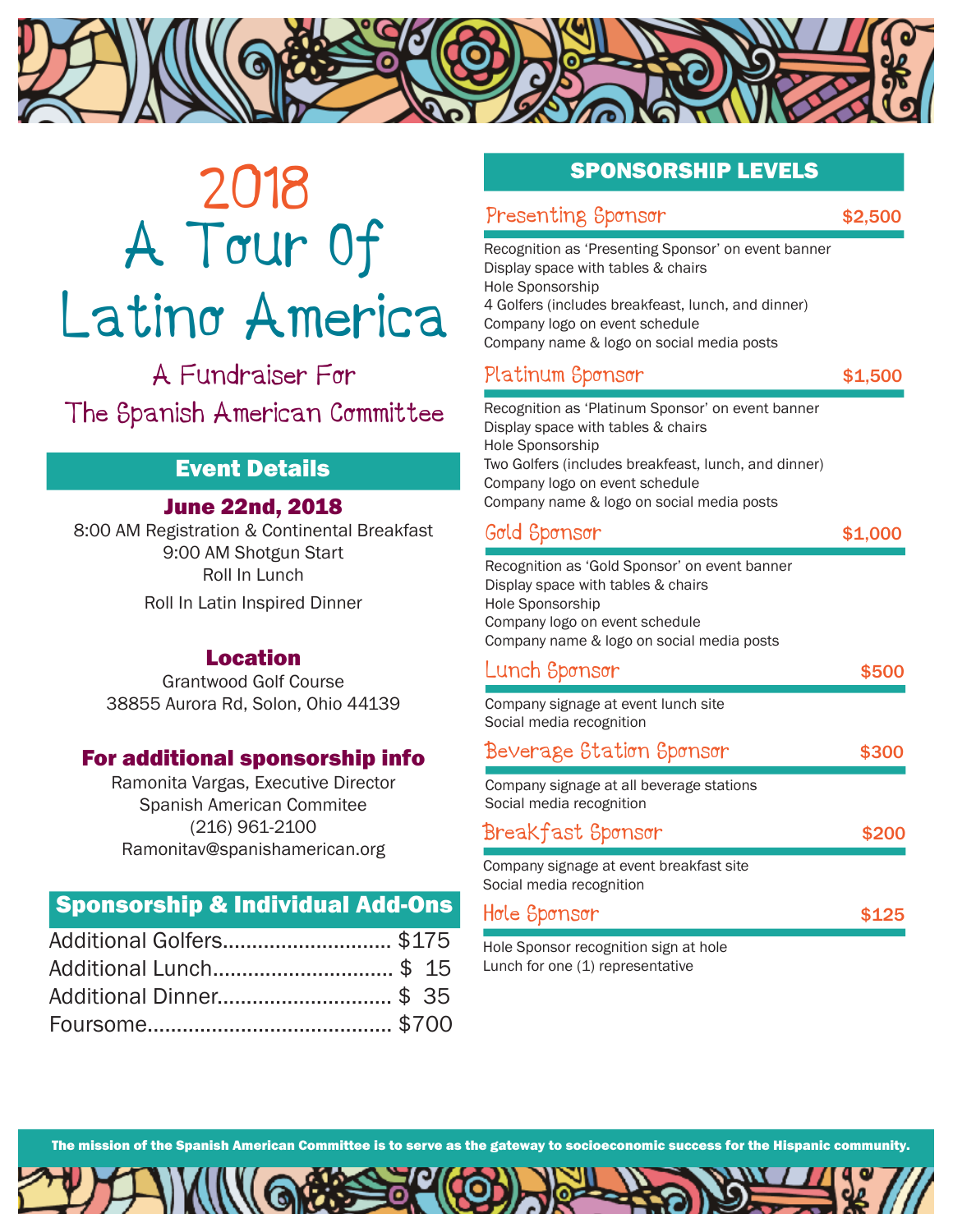| 2018 |                |
|------|----------------|
|      | A Tour Of      |
|      | Latino America |

A Fundraiser For

The Spanish American Committee



Please denote the sponsorship level at which you wish to contribute

| $\Box$ Presenting                                                                     | \$2,500                                           |                    | <b>Sponsorship &amp; Individual Add-Ons</b>                                                           |       |
|---------------------------------------------------------------------------------------|---------------------------------------------------|--------------------|-------------------------------------------------------------------------------------------------------|-------|
| $\Box$ Platinum<br>$\Box$ Gold<br>$\Box$ Lunch<br>$\Box$ Beverage<br>$\Box$ Breakfast | \$1,500<br>\$1,000<br>\$500<br>\$300<br>\$200     |                    | <b>Additional Golfers \$175</b><br>Foursome<br>Additional Lunch \$15<br><b>Additional Dinner \$35</b> | \$700 |
|                                                                                       | Are you interested in sponsoring a hole at \$125? | $\blacksquare$ Yes | $\blacksquare$ No                                                                                     |       |

Please fill out the following information

| Address: No. 2016. The Contract of the Contract of the Contract of the Contract of the Contract of the Contract of the Contract of the Contract of the Contract of the Contract of the Contract of the Contract of the Contrac |                                                    |
|--------------------------------------------------------------------------------------------------------------------------------------------------------------------------------------------------------------------------------|----------------------------------------------------|
| <b>Phone:</b>                                                                                                                                                                                                                  | <u> 1989 - Johann Barbara, martxa amerikan per</u> |
|                                                                                                                                                                                                                                |                                                    |

### TO COMPLETE YOUR DONATION

Make checks payable to: Spanish American Committee

PlEASE RSVP BY JUNE 1, 2018

Drop-off or mail your donations to: Spanish American Committee Attn: Ramonita Vargas

The mission of the Spanish American Committee is to serve as the gateway to socioeconomic success for the Hispanic community.